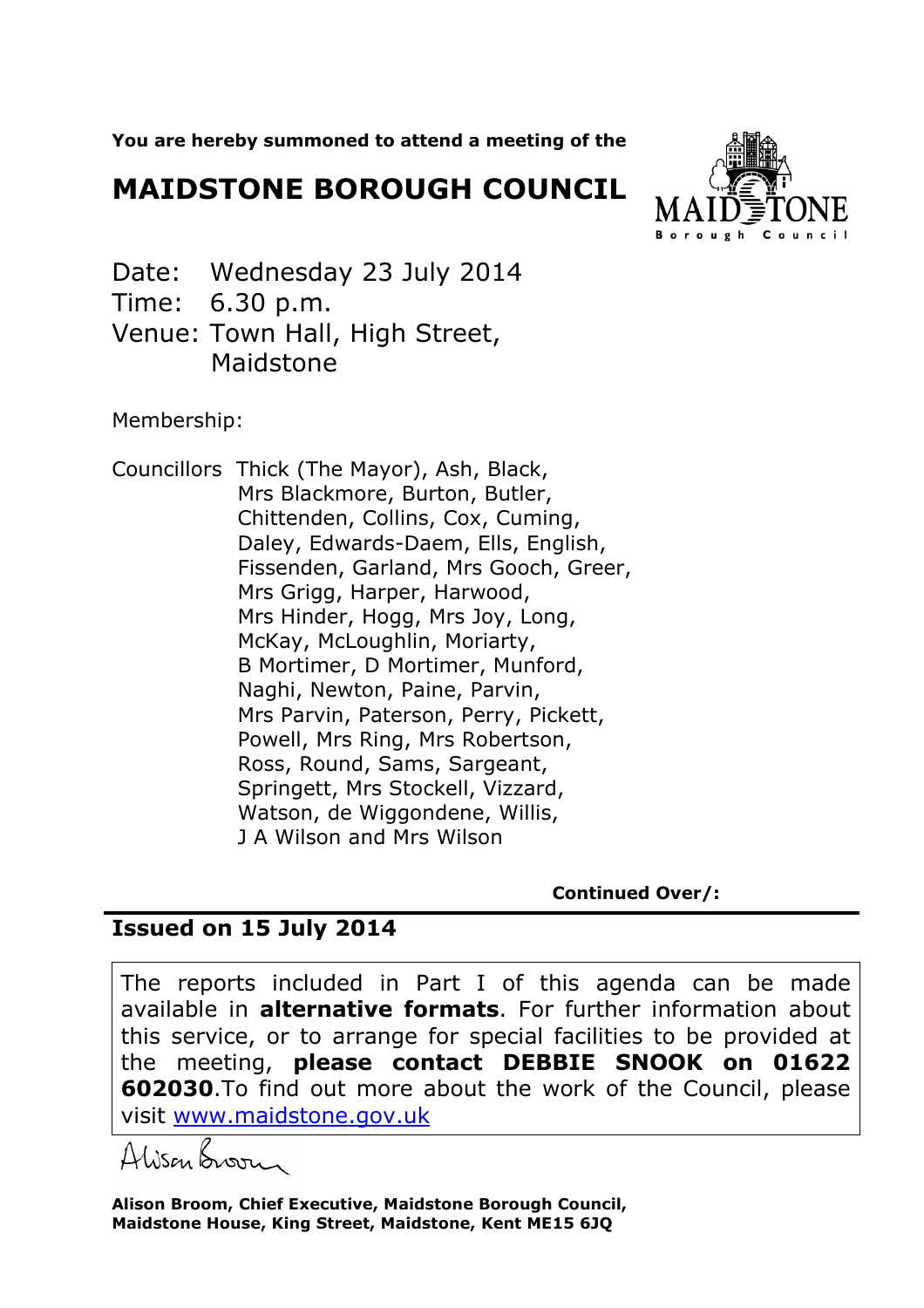- 1. Prayers
- 2. Apologies for Absence
- 3. Dispensations (if any)
- 4. Disclosures by Members and Officers
- 5. Disclosures of Lobbying
- 6. To consider whether any items should be taken in private because of the possible disclosure of exempt information.
- 7. Minutes of the Annual Meeting of the Borough Council held on 7 June 2014  $1 - 7$
- 8. Mayor's Announcements
- 9. Petitions
- 10. Question and Answer Session for Members of the Public
- 11. Questions from Members of the Council to the
	- (a) Leader of the Council
	- (b) Cabinet Members
	- (c) Chairmen of Overview and Scrutiny Committees
	- (d) Chairmen of other Committees
- 12. Current Issues Report of the Leader of the Council, Response of the Group Leaders and Questions from Council Members
- 13. Report of the Head of Policy and Communications Review of Allocation of Seats on Committees  $8 - 10$
- 14. Appointment of the following Committees:
	- (a) Overview and Scrutiny Committees:
		- Strategic Leadership and Corporate Services
		- Economic and Commercial Development
		- Planning, Transport and Development
		- Community, Leisure Services and Environment (proposed to be Community, Environment and Housing)
	- (b) Planning Committee
	- (c) Licensing Committee
	- (d) Licensing Act 2003 Committee
	- (e) Member and Employment and Development Panel
	- (f) Joint Transportation Board
	- (g) General Purposes Group
	- (h) Standards Committee
	- (i) Planning Referrals Committee
	- (j) Audit Committee